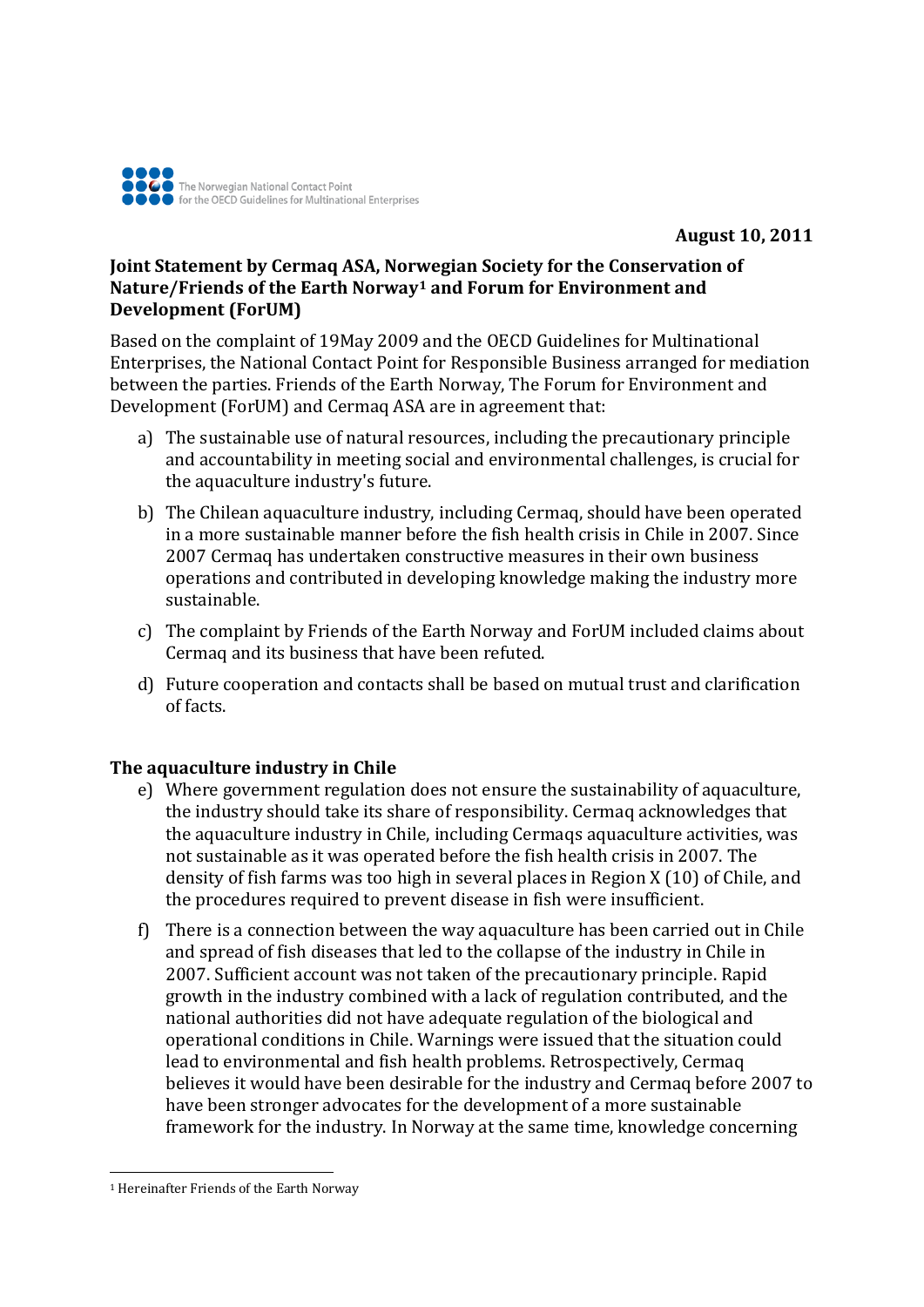an appropriate regulatory framework for the industry was available and this would have provided a starting point for efforts to influence legislation in Chile.

g) Friends of the Earth Norway and ForUM recognize that Cermaq has learned from the crisis in Chile and has made positive changes in procedures to prevent fish disease in Chile and in Cermaqs global business. Cermaq agrees with Friends of the Earth Norway and ForUM that the fish health crisis in Chile illustrates that the dissemination of best practice across its operations globally is important to ensure sustainability and improvement of operating procedures.

## **The basis for sustainable aquaculture**

Cermaq emphasizes that its guidelines for ethics and social responsibility, as determined by its Board, has endorsed the OECD Guidelines for Multinational Enterprises. Cermaq's guidelines of Ethics and Social Responsibility provides that the company has a responsibility for people, communities and environment affected by its activities, and that Cermaq activity should be organized so as not to undermine the potential for future production based on the same resources. In addition, Cermaq is member of the UN Global Compact. Based on these values, Cermaq has endorsed the following:

- h) In keeping with the government of Norway's White Paper on Active Ownership (Report no.13 (2010-11) to the Storting "Active Ownership"), Cermaq will aim for leadership in social responsibility in the aquaculture industry. Cermaq will strive for excellence on environmental initiatives in its industry, including by contributing to the development and use of environmentally friendly technology.
- i) Cermaq has drawn lessons from the collapse in Chile, including a more structured approach to the exchange of knowledge and best practice between companies in the group regardless of business location.
- j) Based on internal and external, recognized research, and in line with the precautionary principle (as defined in the OECD Guidelines for Multinational Enterprises, including discussion of scientific uncertainty), Cermaq will further develop its efforts to minimize the risk of inflicting serious environmental damage on their surroundings.
- k) After the fish health crisis in Chile, Cermaq has contributed to new and important knowledge on the fish disease infectious salmon anemia (ISA) through projects to internal and external researchers, and through the establishment of a new research laboratory in Chile. Friends of the Earth Norway and ForUM recognize that this has provided new insights that are important for Cermaq and the industry, and provides a basis for better prevention of transmission of ISA and prevention of fish diseases.
- l) Cermaq has integrated human rights in the company's guidelines for social responsibility and respects human rights in line with OECD Guidelines Chap. II, 10-12 and Chap. IV, including by avoiding to infringe the human rights of others and to remedy violations of human rights where they occur both as a result of the company's own operations and in its supply chain.
- m) Cermaq respects indigenous rights in line with ILO Convention 169 and the UN Declaration of Indigenous Peoples (UNDRIP). Cermaq's operations in areas with